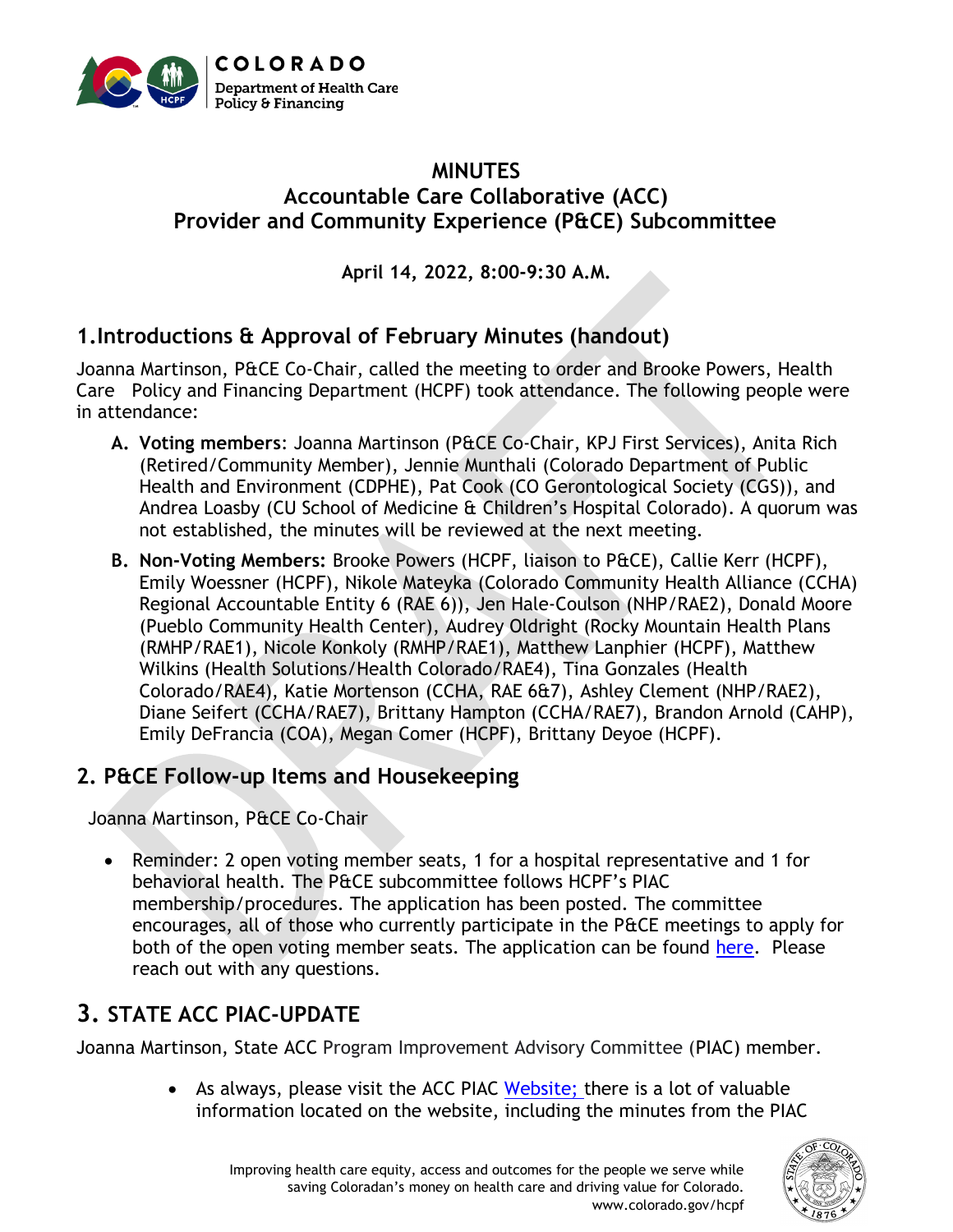meetings as well as handouts. A reminder: PIAC meetings are always held from 9:30 AM- 12:15PM, usually the third Wednesday of the month, please visit the site for the date of the next meeting.

- Joanna gave the highlights from the February 16 and March 16 PIAC meeting:
- February 16<sup>th</sup> Meeting highlights:
	- o Topics included looking at more information in the RAE investments and community grants. Long discussion on the "Update Your Address Campaign." Looking at COVID and PHE emergency coverage. How do we ensure that our Health First Members and CHP+ members continue to be enrolled and get the benefit help they need? How do we get the message out? How do we meet the diversity needs? How do we ensure that members get their medication and do not miss appointments? Additionally, the "returned mail" numbers were staggering…the problem of not having the correct address is a very large issue and big problem. How do we give a better and clearer message to people? Tracy Johnson presented at the meeting. She informed the group that the PHE would be extended to the 16<sup>th</sup> of April. Some changes she addressed were the end of COVID testing coverage. She talked to the enrollment for children had a 30% growth and adult enrollment growth was over 50%. A discussion on communication strategies—Suggestions are needed and welcomed. Informed the group that funds in the form of grants were recently released from CMS in order to connect pregnant women and children to Medicare and Medicaid.
	- o Visit [here](https://hcpf.colorado.gov/phe-planning?msclkid=eb5268e5bbfc11ec91fbb53f229e4f55) for all PHE information from the Department.
	- o The members of the PIAC requested to have the enrollment data broken down further to show the different RAEs, ages of members, race of members, pediatric providers. The other request from the members of the PIAC was to look at how each of the RAEs spends their incentive dollars. The PIAC looked at the DOC metrics and the data sharing agreement with the DOC and the RAEs—looking at the performance pool and incentive dollars and how they get the money from the percentage of discharged from the DOC that have one at least one BH visit. Overall good work between the DOC and the RAEs.
- March 16<sup>th</sup> Meeting highlights:
	- o Aaron Green, the EDI Officer presented again on the Health Equity Plan, at the PIAC meeting and it was extremely informative and helpful. Joanna encourages everyone to look at his presentation on the PIAC Website.
	- $\circ$  Aaron Green completed the March 22, 2022 town hall and the remaining dates, which all are encouraged to attend are: **May 3 (3-4 p.m. MDT)** - [Registration Link](https://us06web.zoom.us/webinar/register/WN_pinBX9hFSL2POAL1HLFXMQ) **May 17 (12-1 p.m.MDT)** – [Registration Link \(Spanish](https://us06web.zoom.us/webinar/register/WN_k_qEDdq7SvyYXkOAIpUgzw)  [Speaking Session\)](https://us06web.zoom.us/webinar/register/WN_k_qEDdq7SvyYXkOAIpUgzw) **June 2 (12-1 p.m. MDT)** - [Registration Link](https://us06web.zoom.us/webinar/register/WN_NxbU9taOTyW4_d4lxZ6u0A)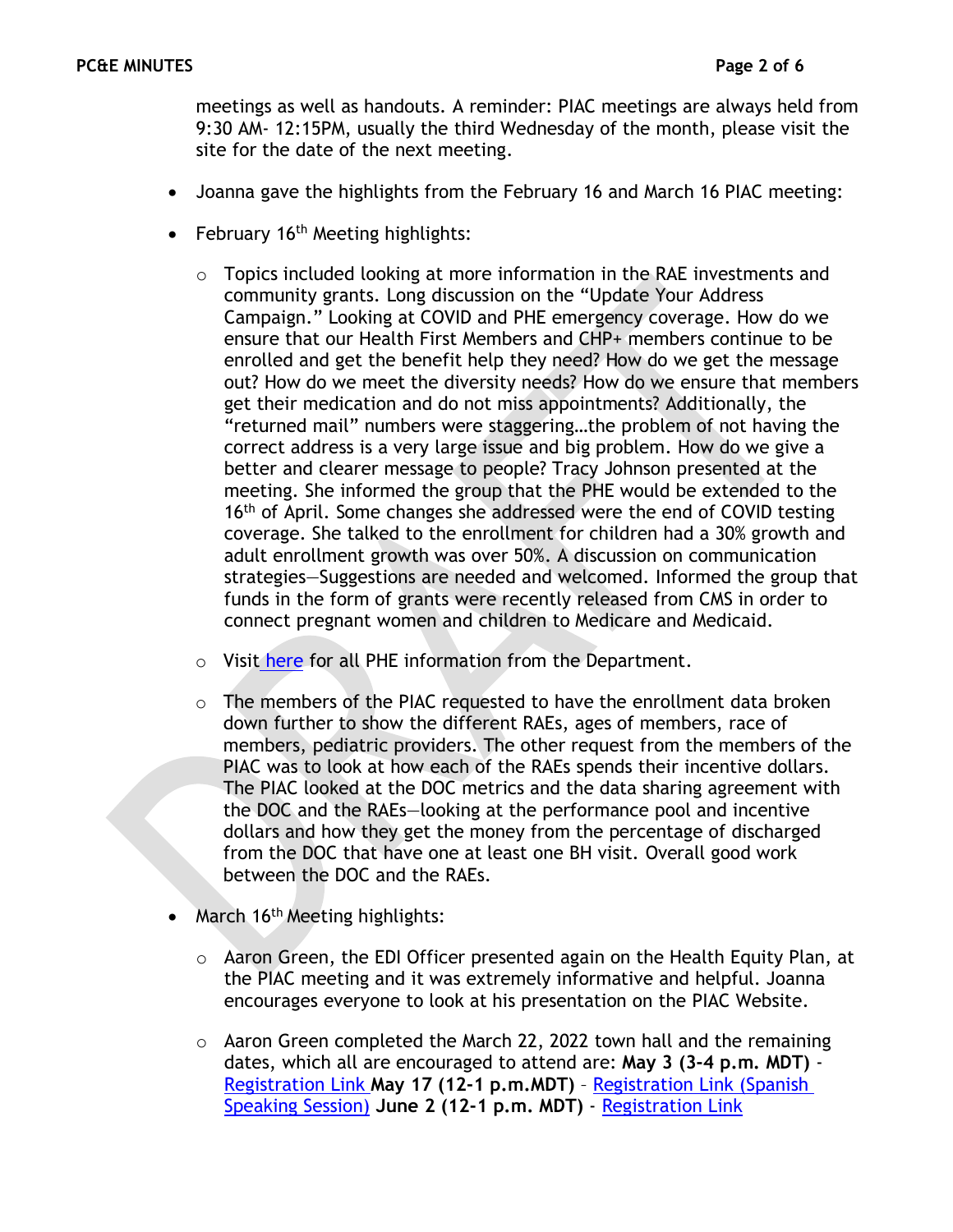- $\circ$  Please look into the townhalls and give input and feedback. Joanna encourages feedback and comments from the highlights of the PIAC meetings.
- **4. eConsults update**: Emily Woessner, eConsult Contract Administrator- HCPF
	- **eConsult Program Goals**:
		- $\triangleright$  Improve member/provider experience and satisfaction
		- $\triangleright$  Support earlier diagnosis and health management chronic conditions
		- $\triangleright$  Accelerate turnaround time with care management guidance.
		- $\triangleright$  Reduce unnecessary or inappropriate referrals to specialists
		- $\triangleright$  Decrease health care expenditures
	- **Prior Meeting Updates**:

December 2021 P&CE meeting:

➢ Centers for Medicare and Medicaid Services (CMS) delayed the timeline

February 2022 P&CE meeting:

- $\triangleright$  CMS approved program design
- ➢ Innovation to Negotiate (ITN) being reviewed internally
- $\triangleright$  CMS review of ITN for the funding and solicitation
- **Current Updates**
	- $\triangleright$  CMS reviewed and approved the ITN late March 2022
	- $\triangleright$  Timeline has moved up
	- ➢ Vendors may submit their proposals to the ITN 4/1/22 to 5/18/22 on the Vendor Self Service (VSS) website
- **What is an ITN?**

Invitation to Negotiate (ITN):

- ➢ Alternative to the Request for Proposal (RFP) process since 2018.
- $\triangleright$  Intended to solicit responses from potential Vendors to determine the best method for achieving a specific goal/solve a particular problem (innovative solutions)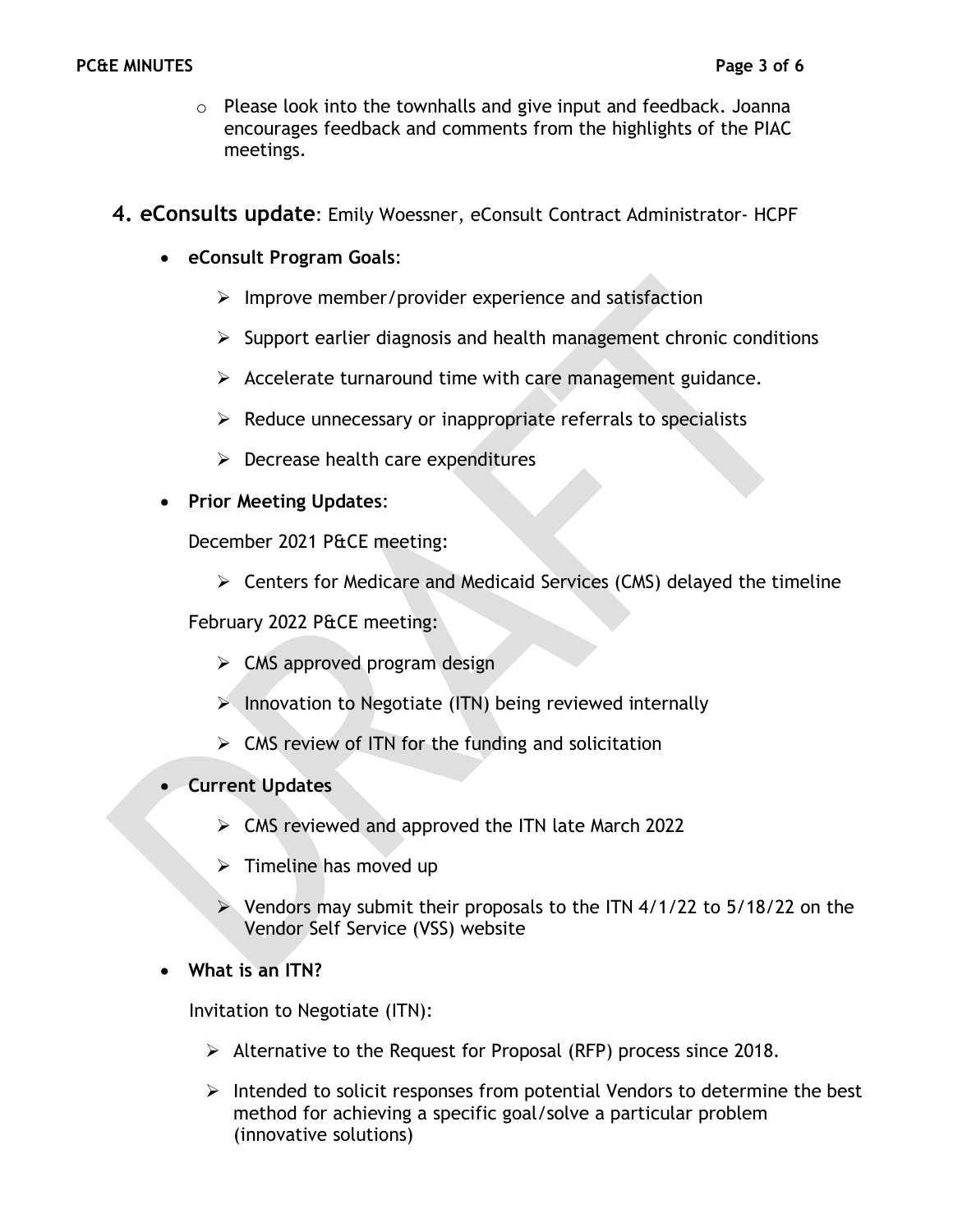- $\triangleright$  Flexibility in program design
- $\triangleright$  Not as a prescriptive as RFP

Foundational program requirements remain non-negotiable

#### • **Evaluation & Negotiation Process**

- o 5–6-month process
	- ➢ Multiple internal teams across several departments
- o Evaluation process
- o Negotiation process
- o Awarding the Vendor
- $\circ$  Department is limited in its ability to discuss specifics
	- ➢ Procurement Code: 24-101-401-01: In no event shall a solicitation response be made available publicly prior to award.
	- ➢ Internal members must sign non-conflict/confidentiality agreements
- **Timeline** (please note the timeline is proposed and is subject to change without prior notice and is only provided as a reference)
	- o Mid-Spring/Summer 2022—Invitation to Negotiate (ITN) posted and Vendor Selection
	- o Fall/Winter 2022—Contract Negotiations
	- o Winter 2023—Centers for Medicare and Medicaid Services (CMS) Review of Contract
	- o Spring/Summer 2023—Implementation Activities
	- o Summer/Fall 2023—Go Live!
- Any questions can be emailed to: hcpf econsult@state.co.us You can also visit the Departments [Telemedicine & eConsults webpage](https://hcpf.colorado.gov/eConsult%20Platform) for more information.
- Open discussion:
	- $\circ$  Joanna wanted to know how many Vendors does HCPF anticipate that will complete the process? Emily clarified that ONE vendor will be selected for the whole state; vendors can submit their proposals now through May 18<sup>th</sup>. HCPF expects many vendors to submit proposals.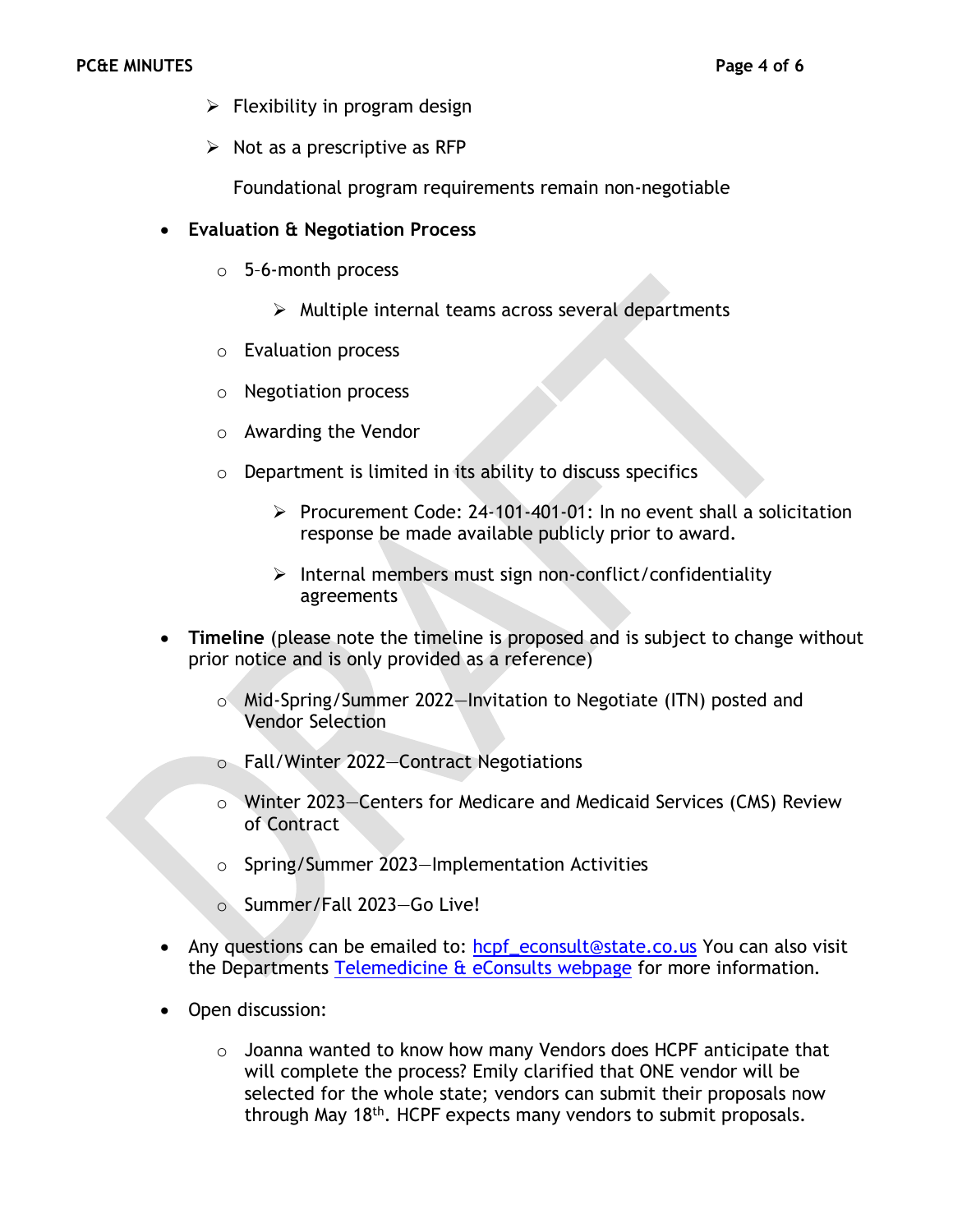- $\circ$  Dede de Percin asked how HCPF is approaching the conversion from eConsult to Face-to-Face interactions? Emily is hopeful that the vendors can bring their solutions to HCPF, ITN information is posted on the Website.
- o Joanna asked to hear from Dr. Walsh and if he had any opinions on the eConsult program/process. Dr. Walsh expresses the real opportunity for our members. And he has high hopes for this program to flourish and hoping that providers participate, because it depends on their participation. To help with the hurdles of limitations that members and providers currently experience.
- o Dede de Percin spoke to past struggles with getting specialists involvement. Matt Lamphier (HCPF) spoke to the design of the eConsult program and how it is different than it was previously due to CMS regulations and requirements. The vendor will have to hire the specialists themselves directly, to provide an adequate group of providers. One of the requirements of the vendor is to have an adequate network of Specialists. Dr. Walsh expressed that the Department is sensitive to the concern that Dede de Percin brought up. It will require effort to get participants in the program.

o Pat Cook asked for clarifying questions. In this process will the doors be opened up for Physician Assistants (PAs) and Nurse Practioners (NPs) to participate in an active way? HCPF thinks that PAs and NPs should be involved in the eConsult program. The groups that Pat Cook primarily works with, especially psychiatry, is often reluctant around using providers that aren't Medical Doctors.

### **5. Care Coordination**

Kidron Backes, Management Care Coordination Specialist Case, OCL, HCPF (Unable to attend because she was out sick for the meeting, will hopefully be at the next meeting in May 2022)

Brooke was able to speak on some employment positions have been posted to the State website to help leverage this important work.

Informative American Rescue Plan Act Information links to visit: [ARPA MEMO,](https://hcpf.colorado.gov/2021-memo-series-communication) [ARPA](https://lp.constantcontactpages.com/su/hcMkUsw/ARPANewsletter)  [Newsletter,](https://lp.constantcontactpages.com/su/hcMkUsw/ARPANewsletter) [ARPA Press Release](https://hcpf.colorado.gov/cms-and-colorados-joint-budget-committee-approve-530-million-arpa-funds-to-transform)

### **6. Open Discussion**

Joanna Martinson, P&CE Co-Chair

Encourages the SEPs/CCBs- to join our group, because of the projects that this subcommittee group are involved with correlates to the work that the PC&E hopes to provide to the members.

• About a year and half ago, the PC&E presented a formal recommendation to the PIAC regarding use by the RAEs of a [Member Transition of Care Coordination \(RAE-to-RAE\)](chrome-extension://efaidnbmnnnibpcajpcglclefindmkaj/https:/hcpf.colorado.gov/sites/hcpf/files/Provider%20and%20Community%20Experience%20PIAC%20Subcommittee%20Member%20Transition%20of%20Care%20Coordination%20%28RAE%20to%20RAE%29%20Form%20April%202021.pdf)